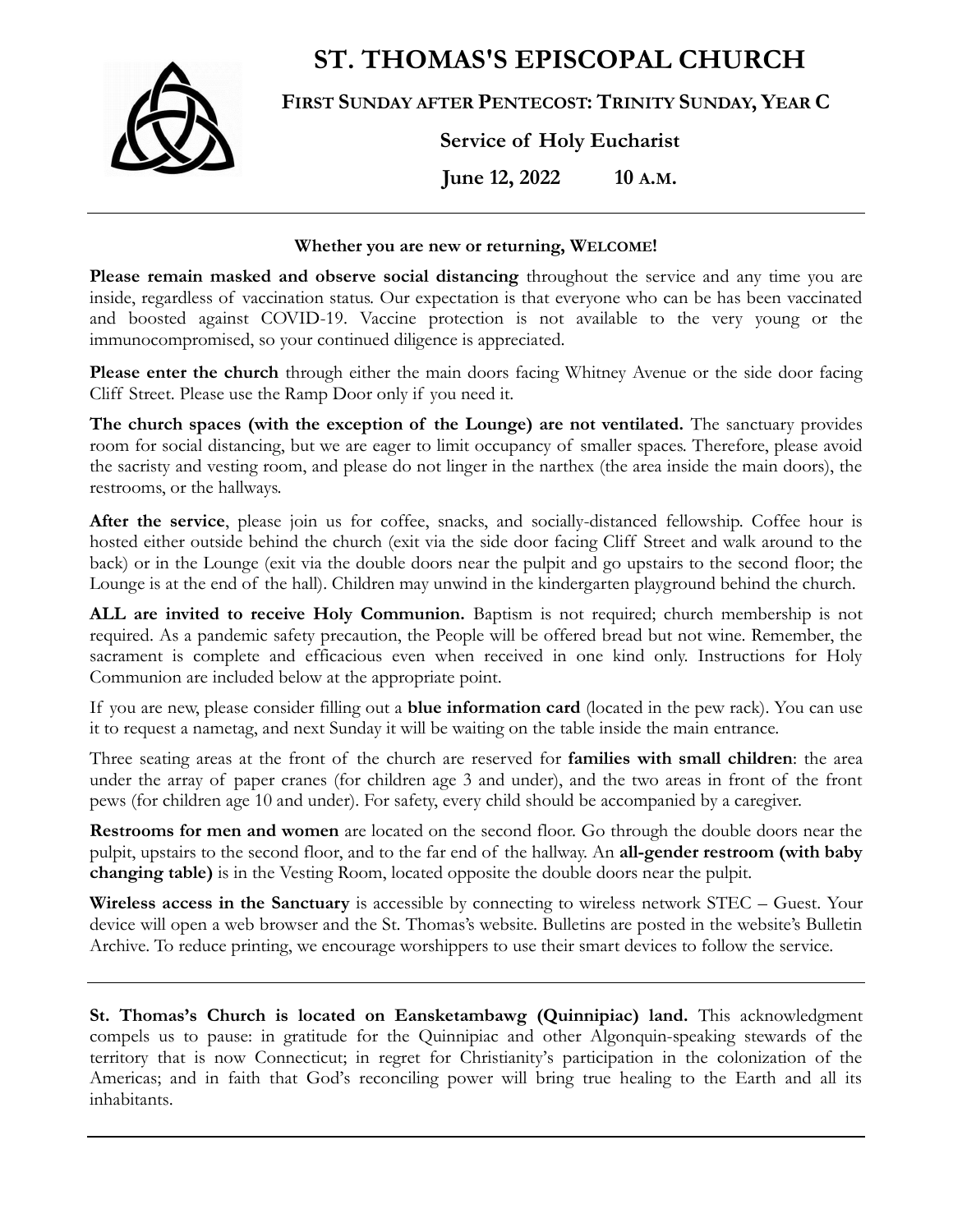# *At the ringing of the bell, please stand.*

**HYMN** Holy, holy, holy! Lord God Almighty! (**362**, *The Hymnal 1982*)

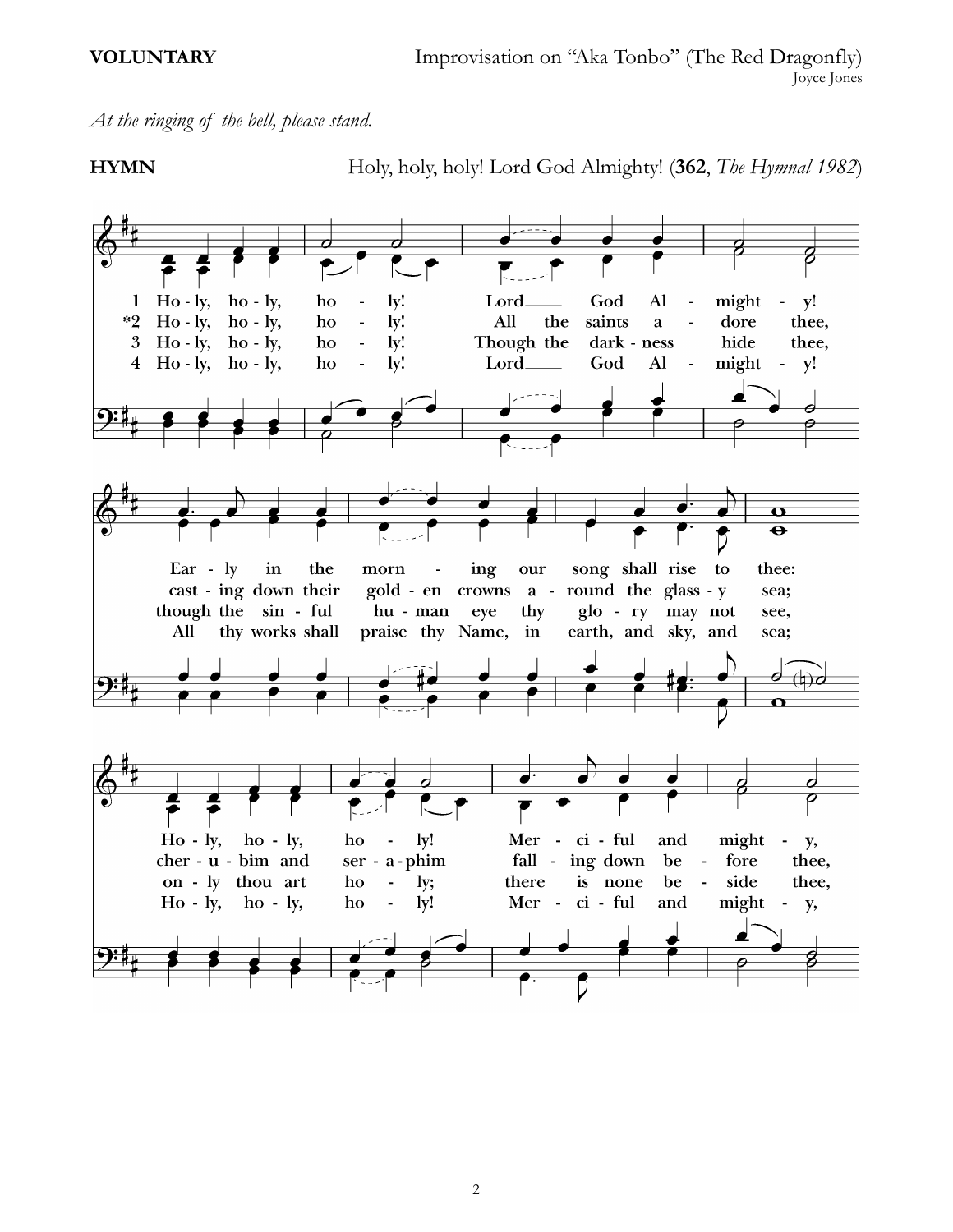

# **OPENING ACCLAMATION AND COLLECT FOR PURITY**

Presider: Blessed be God: Father, Son, and Holy Spirit. **People: And blessed be God's kingdom, now and for ever. Amen.**

## *Presider and People*

**Almighty God, to you all hearts are open, all desires known, and from you no secrets are hid: Cleanse the thoughts of our hearts by the inspiration of your Holy Spirit, that we may perfectly love you, and worthily magnify your holy Name; through Christ our Lord. Amen.**

**GLORIA** Glory to God in the highest (**S 280**, *The Hymnal 1982*)

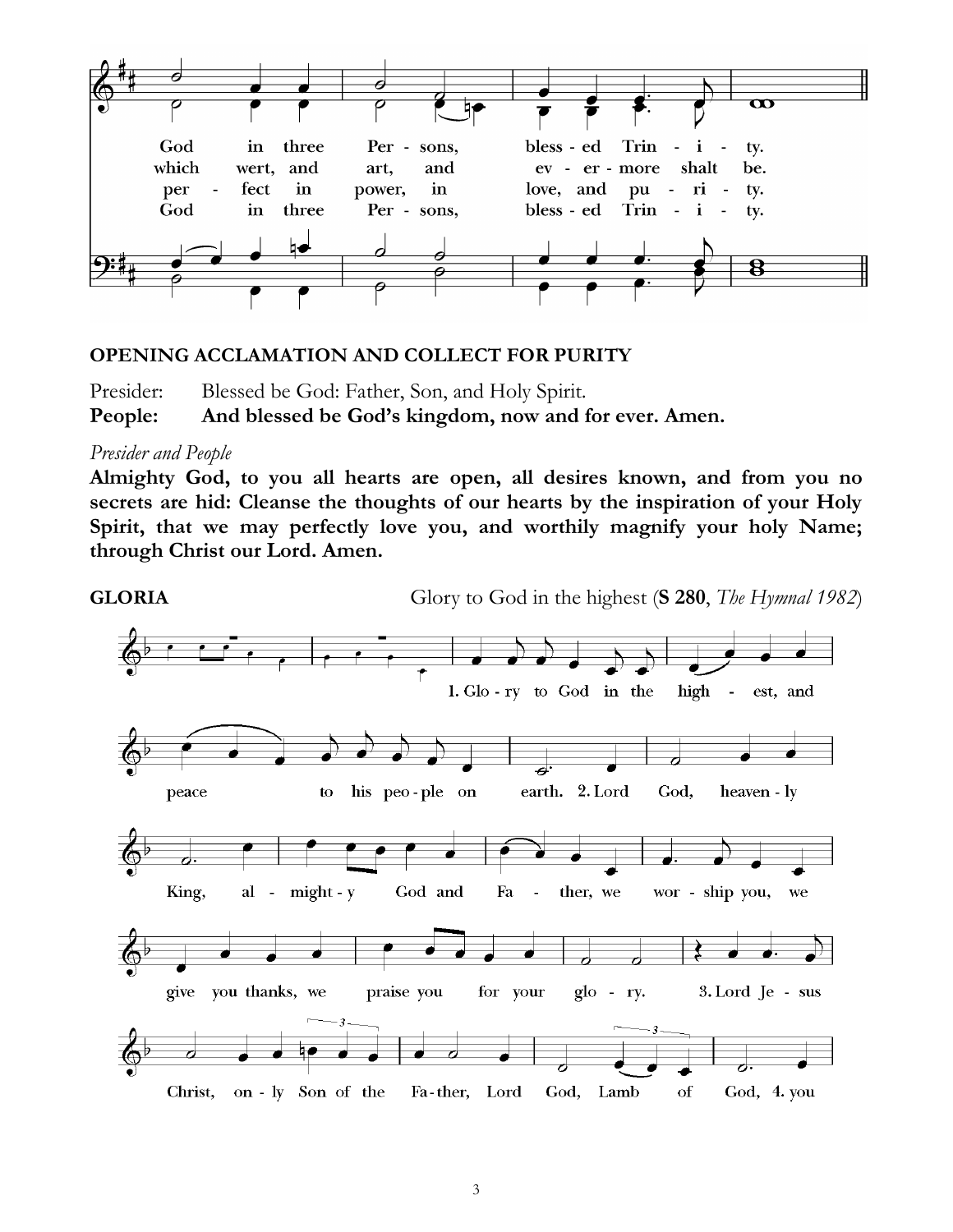

# **SALUTATION AND COLLECT OF THE DAY**

Presider: The Lord be with you. **People: And also with you.** Presider: Let us pray.

Almighty and everlasting God, you have given to us your servants grace, by the confession of a true faith, to acknowledge the glory of the eternal Trinity, and in the power of your divine Majesty to worship the Unity: Keep us steadfast in this faith and worship, and bring us at last to see you in your one and eternal glory, O Father; who with the Son and the Holy Spirit live and reign, one God, for ever and ever. **Amen.**

*All are seated.*

**THE FIRST LESSON** PROVERBS 8:1-4,22-31

Does not wisdom call,

and does not understanding raise her voice?

On the heights, beside the way, at the crossroads she takes her stand;

beside the gates in front of the town, at the entrance of the portals she cries out: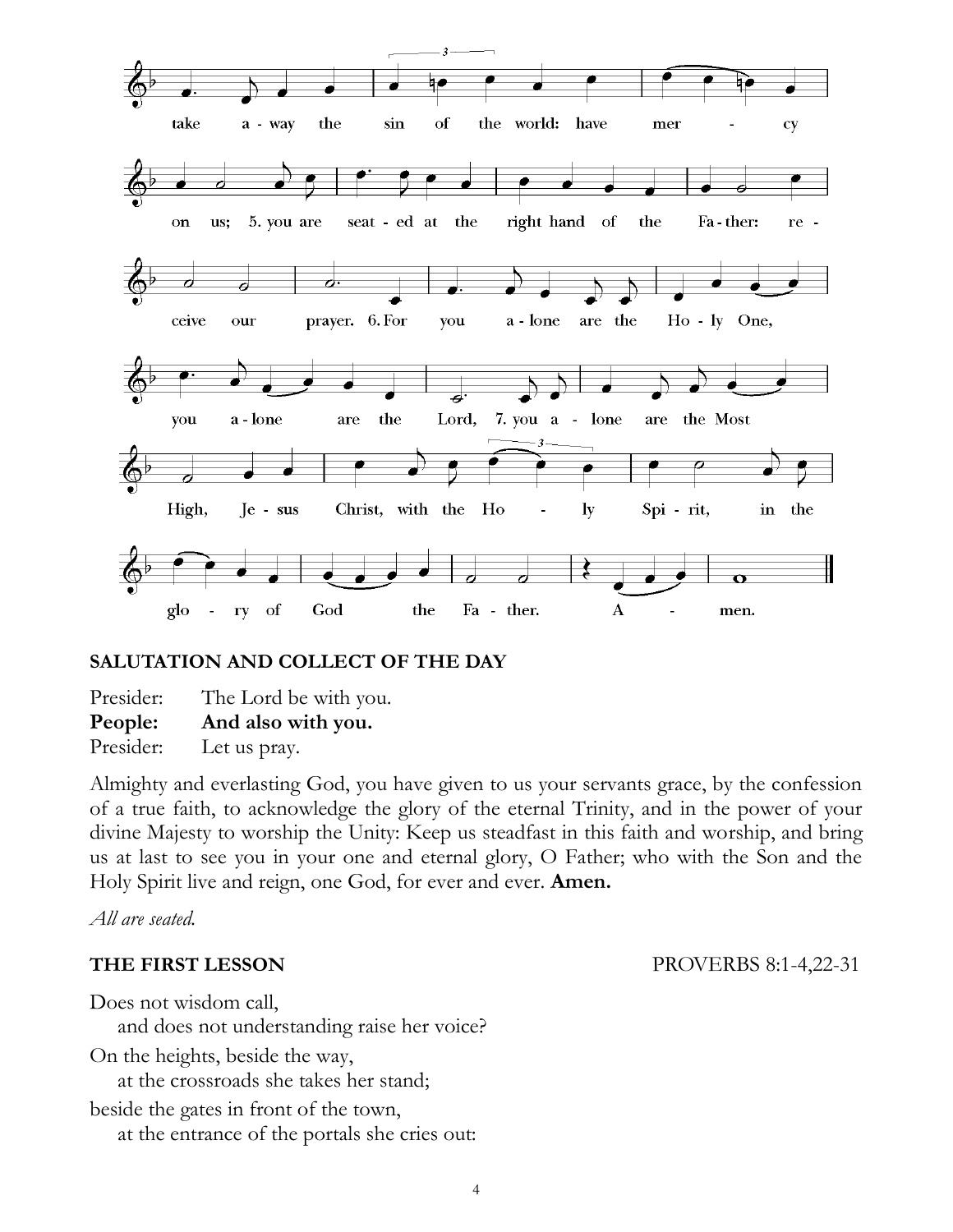| "To you, O people, I call,<br>and my cry is to all that live. |                                                  |  |  |
|---------------------------------------------------------------|--------------------------------------------------|--|--|
|                                                               |                                                  |  |  |
| The LORD created me at the beginning of his work,             |                                                  |  |  |
|                                                               | the first of his acts of long ago.               |  |  |
| Ages ago I was set up,                                        |                                                  |  |  |
|                                                               | at the first, before the beginning of the earth. |  |  |
|                                                               | When there were no depths I was brought forth,   |  |  |
|                                                               | when there were no springs abounding with water. |  |  |
| Before the mountains had been shaped,                         |                                                  |  |  |
|                                                               | before the hills, I was brought forth—           |  |  |
| when he had not yet made earth and fields,                    |                                                  |  |  |
|                                                               | or the world's first bits of soil.               |  |  |
| When he established the heavens, I was there,                 |                                                  |  |  |
|                                                               | when he drew a circle on the face of the deep,   |  |  |
|                                                               | when he made firm the skies above,               |  |  |
|                                                               | when he established the fountains of the deep,   |  |  |
|                                                               | when he assigned to the sea its limit,           |  |  |
| so that the waters might not transgress his command,          |                                                  |  |  |
| when he marked out the foundations of the earth,              |                                                  |  |  |
| then I was beside him, like a master worker;                  |                                                  |  |  |
| and I was daily his delight,                                  |                                                  |  |  |
| rejoicing before him always,                                  |                                                  |  |  |
| rejoicing in his inhabited world                              |                                                  |  |  |
| and delighting in the human race."                            |                                                  |  |  |
| Reader:                                                       | The Word of the Lord.                            |  |  |
| People:                                                       | Thanks be to God.                                |  |  |

# **PSALM 8** *(sung by the Choir)* John Goss

| 1 O LORD our Governor, *                   |  |  |
|--------------------------------------------|--|--|
| how exalted is your Name in all the world! |  |  |

- 2 Out of the mouths of infants and children \* your majesty is praised above the heavens.
- 3 You have set up a stronghold against your adversaries, \* to quell the enemy and the avenger.
- 4 When I consider your heavens, the work of your fingers, \* the moon and the stars you have set in their courses,
- 5 What is man that you should be mindful of him? \* the son of man that you should seek him out?
- 6 You have made him but little lower than the angels; \* you adorn him with glory and honor;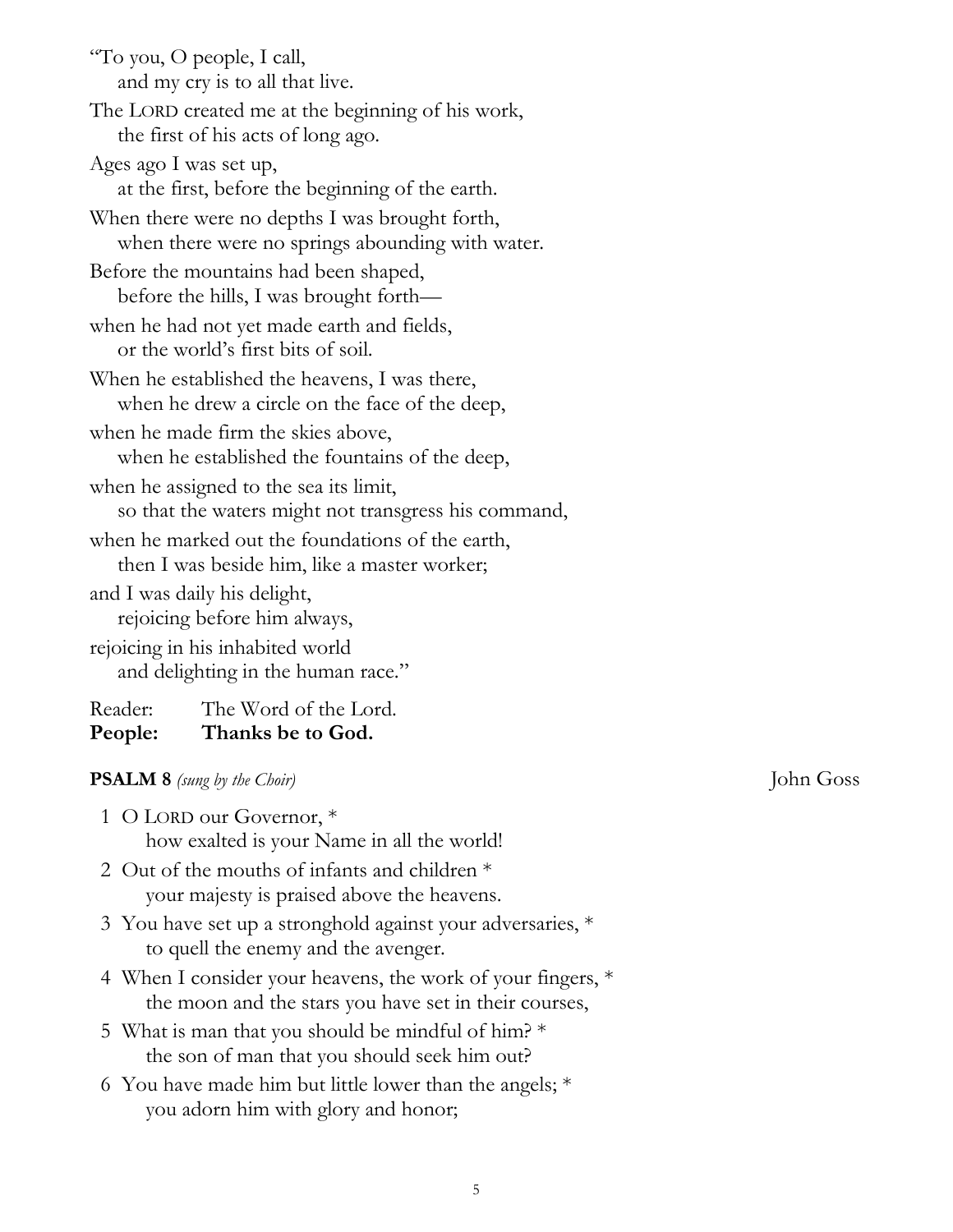- 7 You give him mastery over the works of your hands; \* you put all things under his feet:
- 8 All sheep and oxen, \* even the wild beasts of the field,
- 9 The birds of the air, the fish of the sea, \* and whatsoever walks in the paths of the sea.
- 10 O LORD our Governor, \* how exalted is your Name in all the world!

# **THE SECOND LESSON** ROMANS 5:1-5

Since we are justified by faith, we have peace with God through our Lord Jesus Christ, through whom we have obtained access to this grace in which we stand; and we boast in our hope of sharing the glory of God. And not only that, but we also boast in our sufferings, knowing that suffering produces endurance, and endurance produces character, and character produces hope, and hope does not disappoint us, because God's love has been poured into our hearts through the Holy Spirit that has been given to us.

Reader: The Word of the Lord. **People: Thanks be to God.**

*All stand.*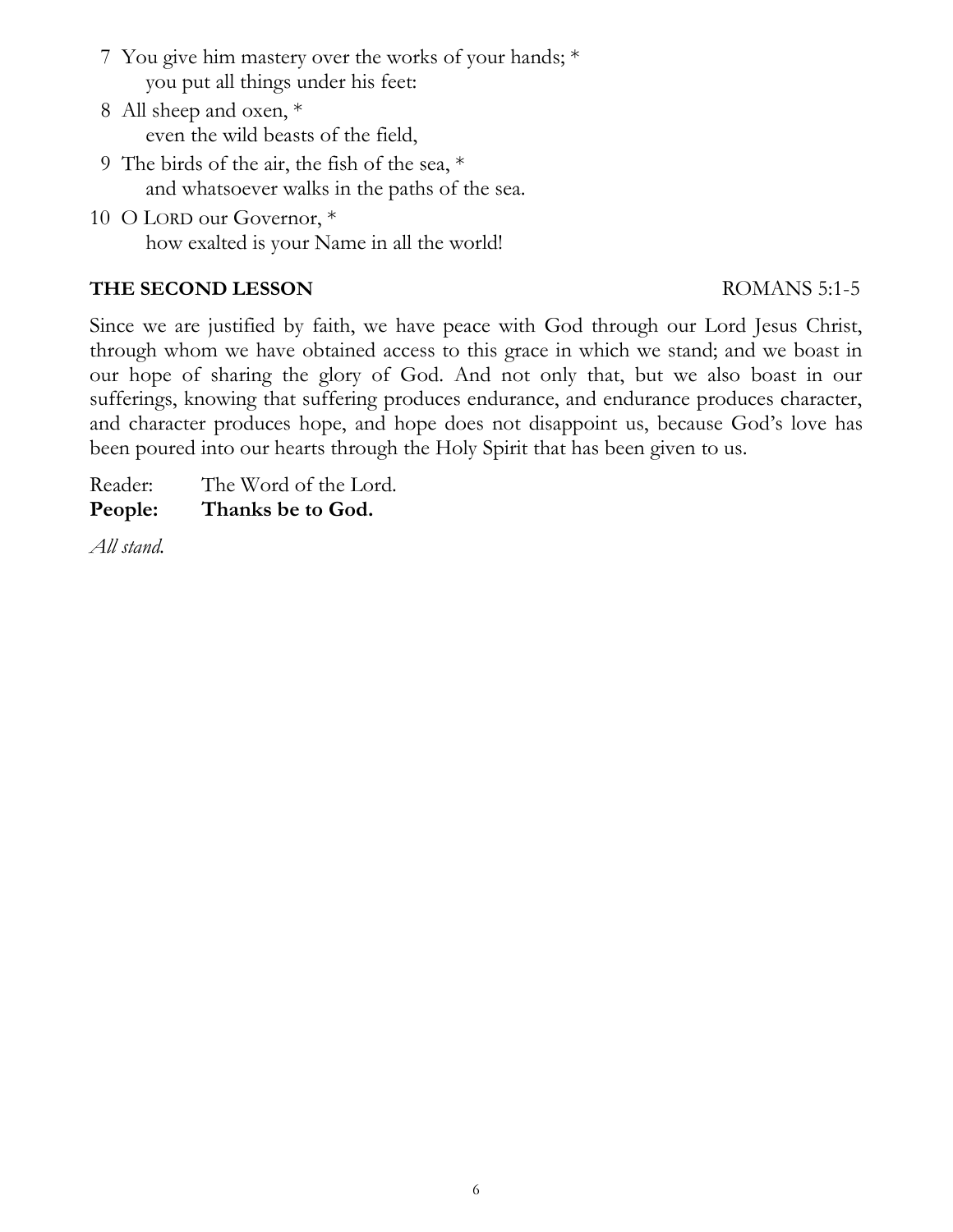

**THE GOSPEL JOHN 16:12-15** 

Presider: The Holy Gospel of our Lord Jesus Christ according to John. **People: Glory to you, Lord Christ.**

Jesus said to the disciples, "I still have many things to say to you, but you cannot bear them now. When the Spirit of truth comes, he will guide you into all the truth; for he will not speak on his own, but will speak whatever he hears, and he will declare to you the things that are to come. He will glorify me, because he will take what is mine and declare it to you. All that the Father has is mine. For this reason I said that he will take what is mine and declare it to you."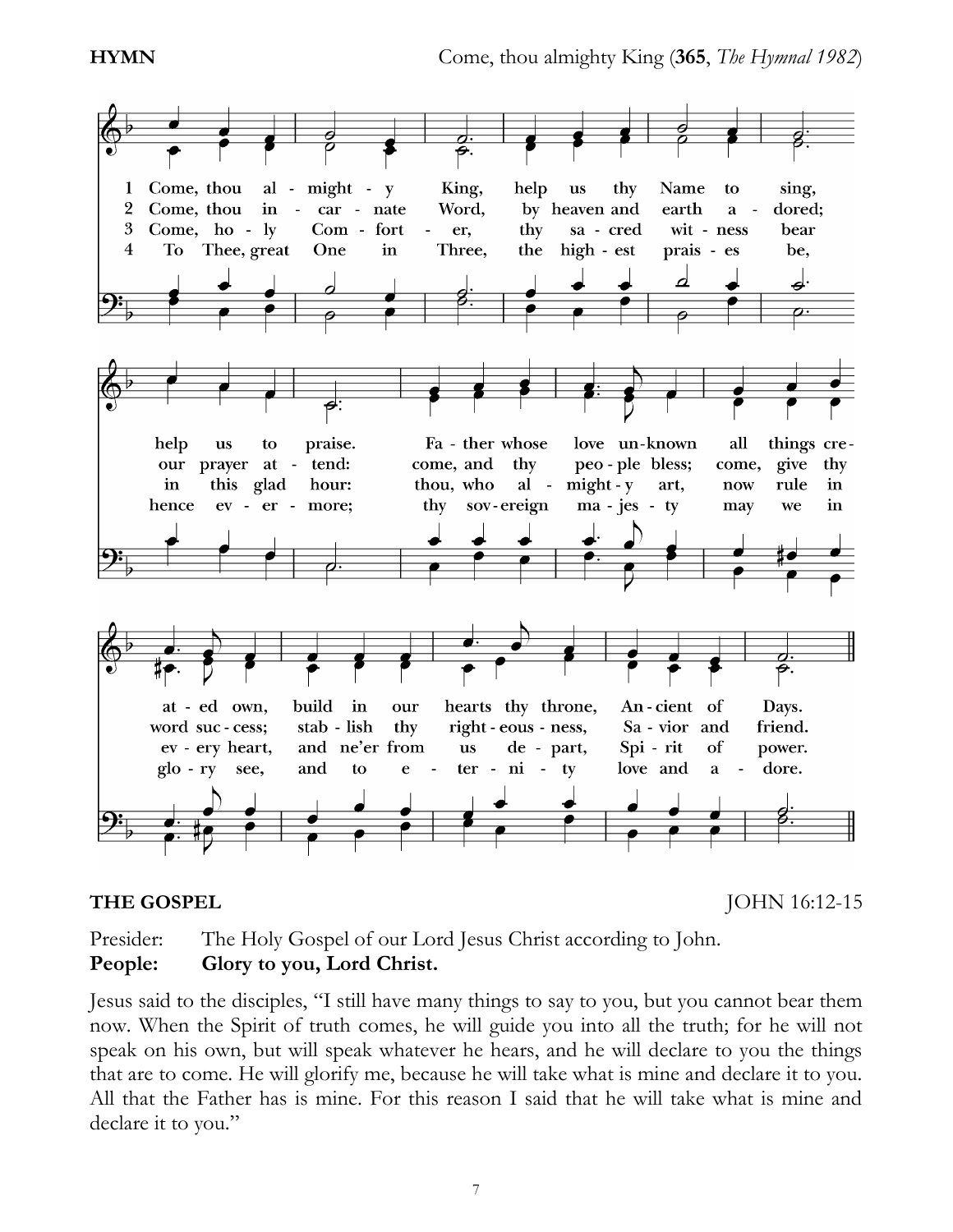Presider: The Gospel of the Lord. **People: Praise to you, Lord Christ.**

*All are seated.*

# **THE SERMON**

*After the sermon, all remain seated for a period of silence. Then all stand.*

# **THE NICENE CREED**

*Presider and People* **We believe in one God, the Father, the Almighty, maker of heaven and earth, of all that is, seen and unseen. We believe in one Lord, Jesus Christ, the only Son of God, eternally begotten of the Father, God from God, Light from Light, true God from true God, begotten, not made, of one Being with the Father. Through him all things were made. For us and for our salvation he came down from heaven: was incarnate of the Holy Spirit and the Virgin Mary and became truly human. For our sake he was crucified under Pontius Pilate; he suffered death and was buried. On the third day he rose again in accordance with the Scriptures; he ascended into heaven and is seated at the right hand of the Father. He will come again in glory to judge the living and the dead, and his kingdom will have no end. We believe in the Holy Spirit, the Lord, the giver of life, who proceeds from the Father, who with the Father and the Son is worshiped and glorified, who has spoken through the Prophets. We believe in one holy catholic and apostolic Church. We acknowledge one baptism for the forgiveness of sins. We look for the resurrection of the dead, and the life of the world to come. Amen.**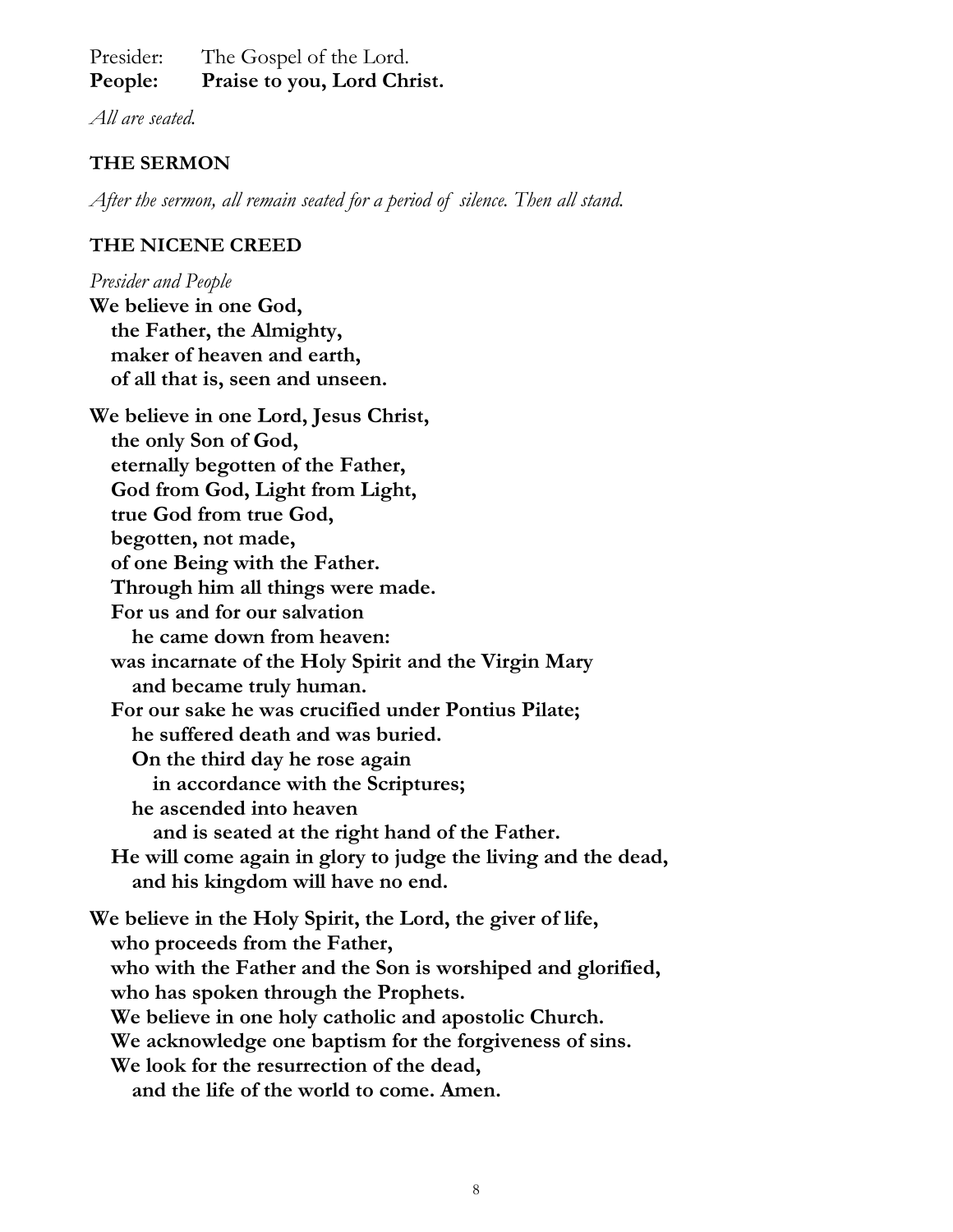# **THE PRAYERS OF THE PEOPLE** *[The Rev. Keri Aubert]*

# *Intercessor and People*

To the God who created us, redeemed us, and sustains us, we bring our heartfelt concerns, saying, Triune God**, hear our prayer.**

We pray for your church throughout the world. Help all Christians find unity in your peace and love. Triune God**, hear our prayer.**

We pray for the leaders of all nations. Give them compassion for the vulnerable and dispossessed, and move them to deeds of justice and mercy. Triune God, **hear our prayer.**

We pray for the universe that you made. Teach us to care for the earth that sustains us, and inspire us to preserve it for the generations to come. Triune God, **hear our prayer.**

We pray for this community of faith. Help us to be faithful messengers of your good news, in all that we say and do. Triune God, **hear our prayer.**

We pray for the children of this congregation, their guardians, and their teachers. Continue to guide them in the way of wisdom, holiness, and righteousness. Triune God, **hear our prayer.**

We pray for those whose lives are marked by violence and suffering. Give courage and comfort to the victims, and move the perpetrators to repentance. Triune God, **hear our prayer.**

We pray for those in any need or trouble. Uphold, and do not let us forget, those who are sick, dying, hungry, homeless, unemployed, imprisoned, or immigrants. Triune God, **hear our prayer.**

We pray for the alleviation of the coronavirus pandemic around the globe. To those near and far, bring physical, mental, and spiritual healing. Triune God, **hear our prayer.**

We pray for those who have died. May light perpetual shine upon them. Triune God, **hear our prayer.**

We pray for all that we now name before you, either silently or out loud. *[You are invited to offer your prayer intentions.]*

# *Presider*

Holy God, show us the mystery of the Trinity through the webs of love you make manifest in our lives, and accept the prayers that we offer in your Triune name, as we give you praise, now and forever. **Amen.**

# **THE PEACE**

Presider: The peace of the Lord be always with you. **People: And also with you.**

*Please remain in place while greeting your neighbors with a sign of peace. You may then be seated for brief announcements and the* **Offertory Anthem***, during which the altar is prepared.*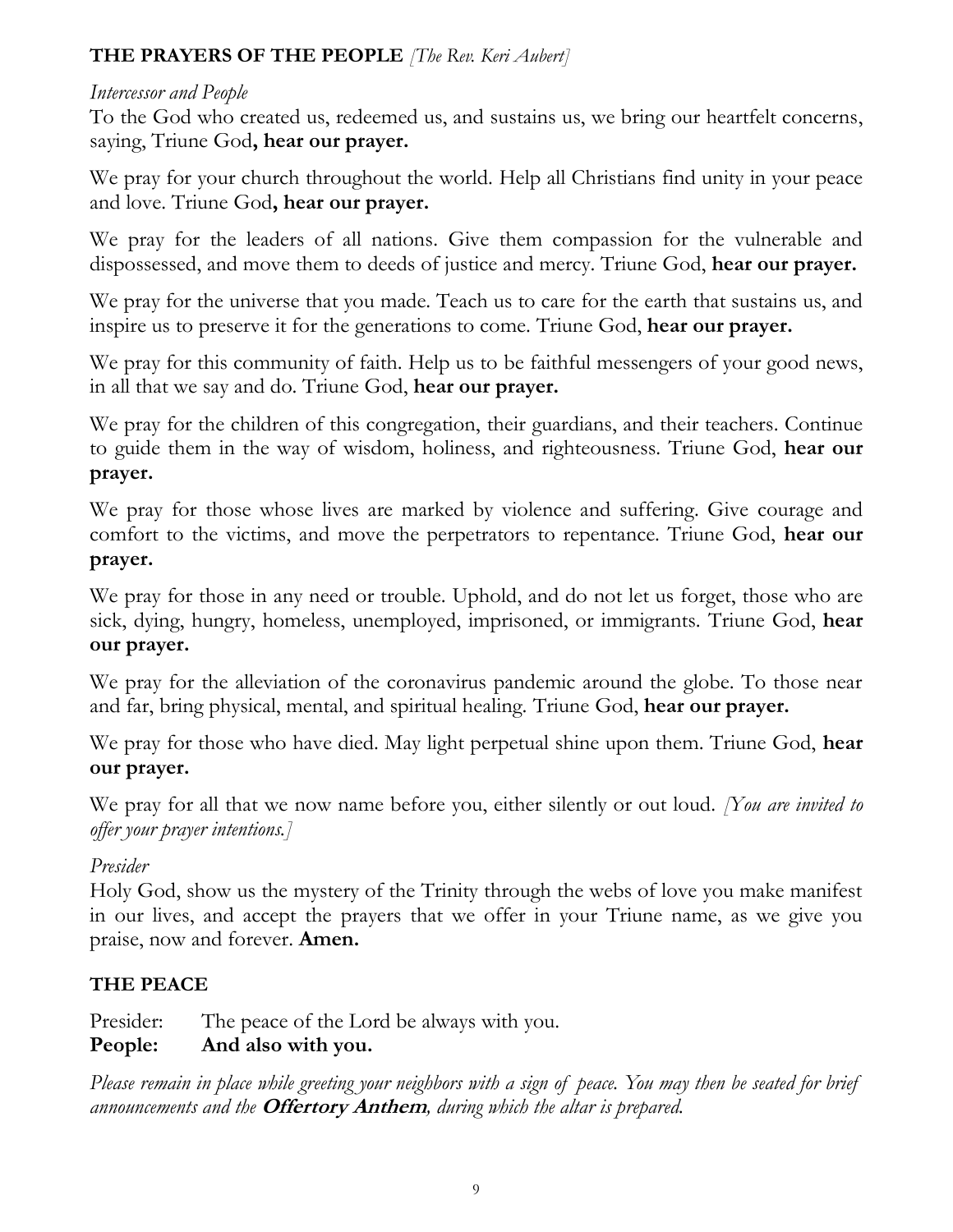# **WELCOME & ANNOUNCEMENTS**

*Your ongoing financial support of St. Thomas's Church is sincerely appreciated. We will not be passing a collection plate today; collection plates are located at the doors. To give online with a debit or credit card, go to the Home page of the Church website (www.stthomasnewhaven.org), and click GIVE NOW. If you are viewing this document electronically, you may simply [CLICK HERE.](https://www.eservicepayments.com/cgi-bin/Vanco_ver3.vps?appver3=Fi1giPL8kwX_Oe1AO50jRjlaa8kk38nFSc7qZC8ojCks4NSQukCYDzKLUtTTUlsf2EvVVAEjqawDomKT1pboueWRKPI6Vr5O0LVBV63LB8s=&ver=3) Thank you!*

# **OFFERTORY SENTENCE**

# **OFFERTORY ANTHEM** Laudamus te

| Laudamus te benedicimus te   |                                | We praise you, we give you thanks,                                    |
|------------------------------|--------------------------------|-----------------------------------------------------------------------|
| adoramus te glorificamus te. | we worship you for your glory. |                                                                       |
|                              |                                | Words: Canticle 20 Music: Antonio Vivaldi (1678–1741), Gloria, RV 589 |

# **THE HOLY COMMUNION THE GREAT THANKSGIVING: SUPPLEMENTARY EUCHARISTIC PRAYER 2 FROM THE ANGLICAN CHURCH OF CANADA**

| Presider: | The Lord be with you.                      |
|-----------|--------------------------------------------|
| People:   | And also with you.                         |
| Presider: | Lift up your hearts.                       |
| People:   | We lift them to the Lord.                  |
| Presider: | Let us give thanks to the Lord our God.    |
| People:   | It is right to give God thanks and praise. |

## *Presider*

Eternal God, Source of all being, we give you thanks and praise for your faithful love. You call us into friendship with you and one another to be your holy people, a sign of your presence in the world.

When those we trust betray us, unfailingly you remain with us. When we injure others, you confront us in your love and call us to the paths of righteousness. You stand with the weak, and those, broken and alone, whom you have always welcomed home, making the first last, and the last first. Therefore we raise our voices with angels and archangels, forever praising you and singing: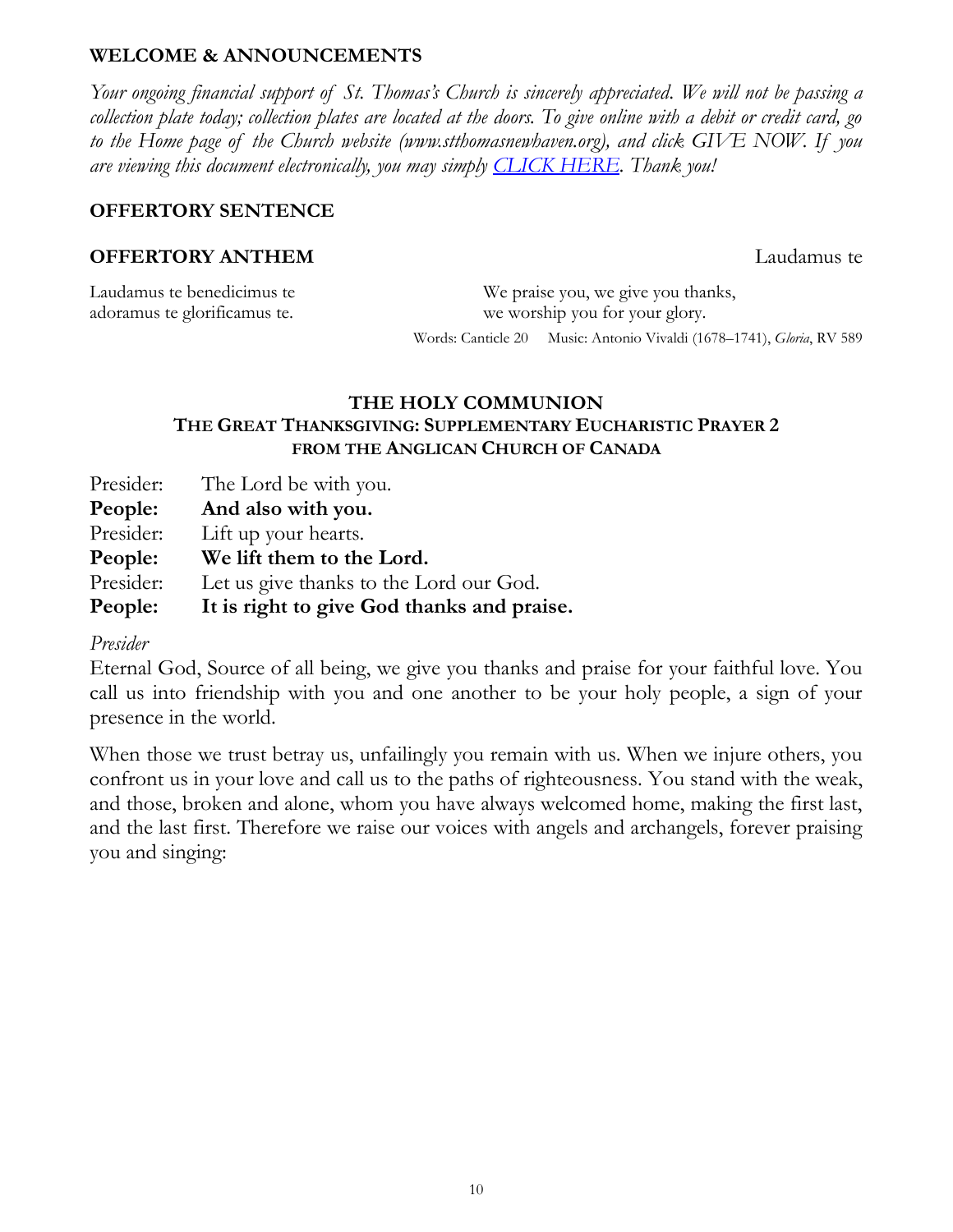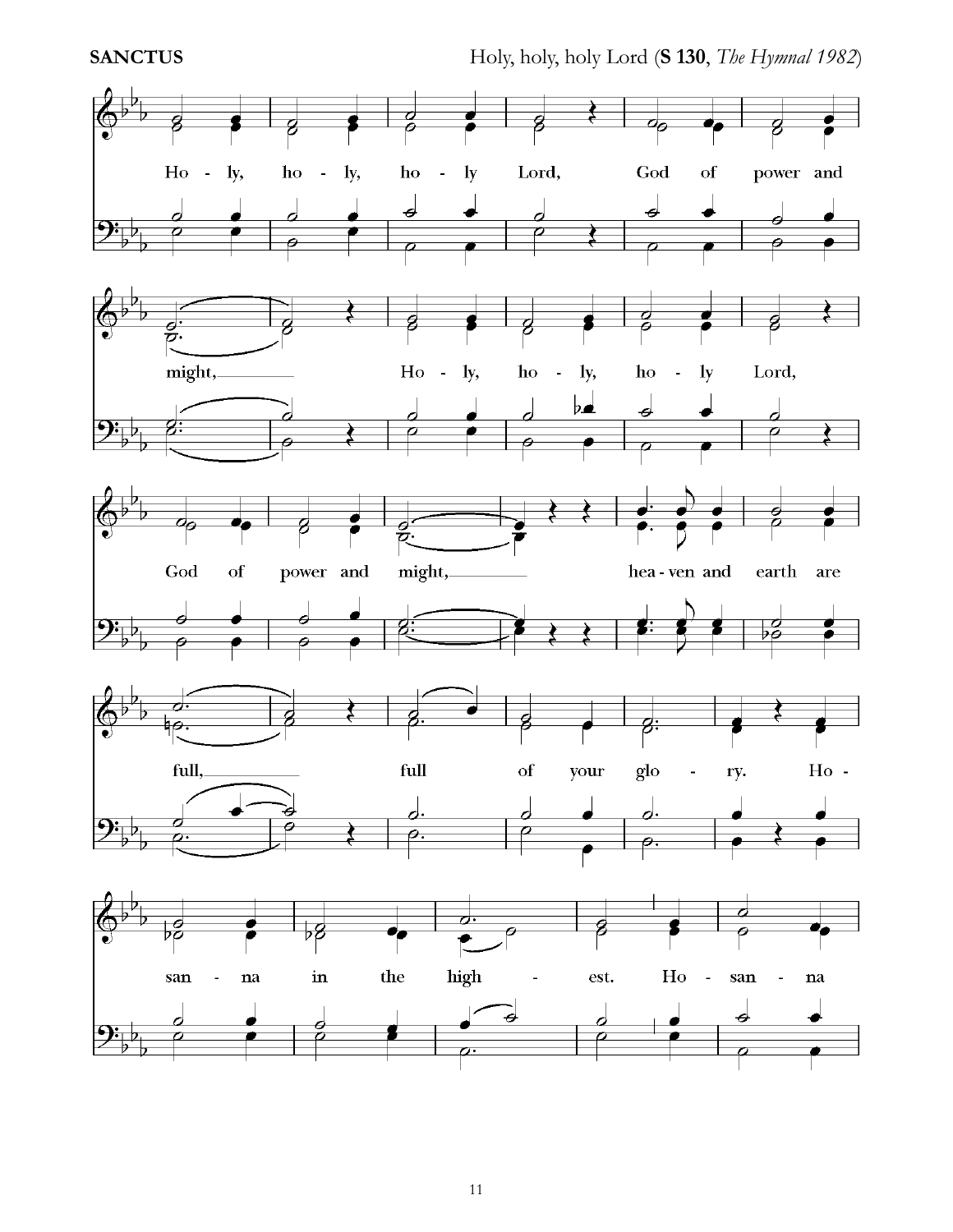

# *Presider*

Blessed are you, O Holy One: when Hagar was driven into the wilderness you followed her and gave her hope. When Joseph was sold into bondage, you turned malice to your people's good. When you called Israel out of slavery, you brought them through the wilderness into the promised land. When your people were taken into exile you wept with them by the river of Babylon and carried them home.

At the right time you sent your Anointed One to stand with the poor, the outcast, and the oppressed. Jesus touched lepers, and the sick, and healed them. He accepted water from a woman of Samaria and offered her the water of new life. Christ knew the desolation of the cross and opened the way for all humanity into the redemption of your reconciling love.

On the night he was betrayed, Jesus, at supper with his friends, took bread, gave you thanks, broke the bread, gave it to them, and said, "Take and eat: this is my body which is given for you. Do this for the remembrance of me."

After supper he took the cup of wine, and when he had given thanks, he gave it to them, and said, "Drink this, all of you: this is my blood of the new covenant which is shed for you and for many for the forgiveness of sins. Whenever you drink it, do this for the remembrance of me."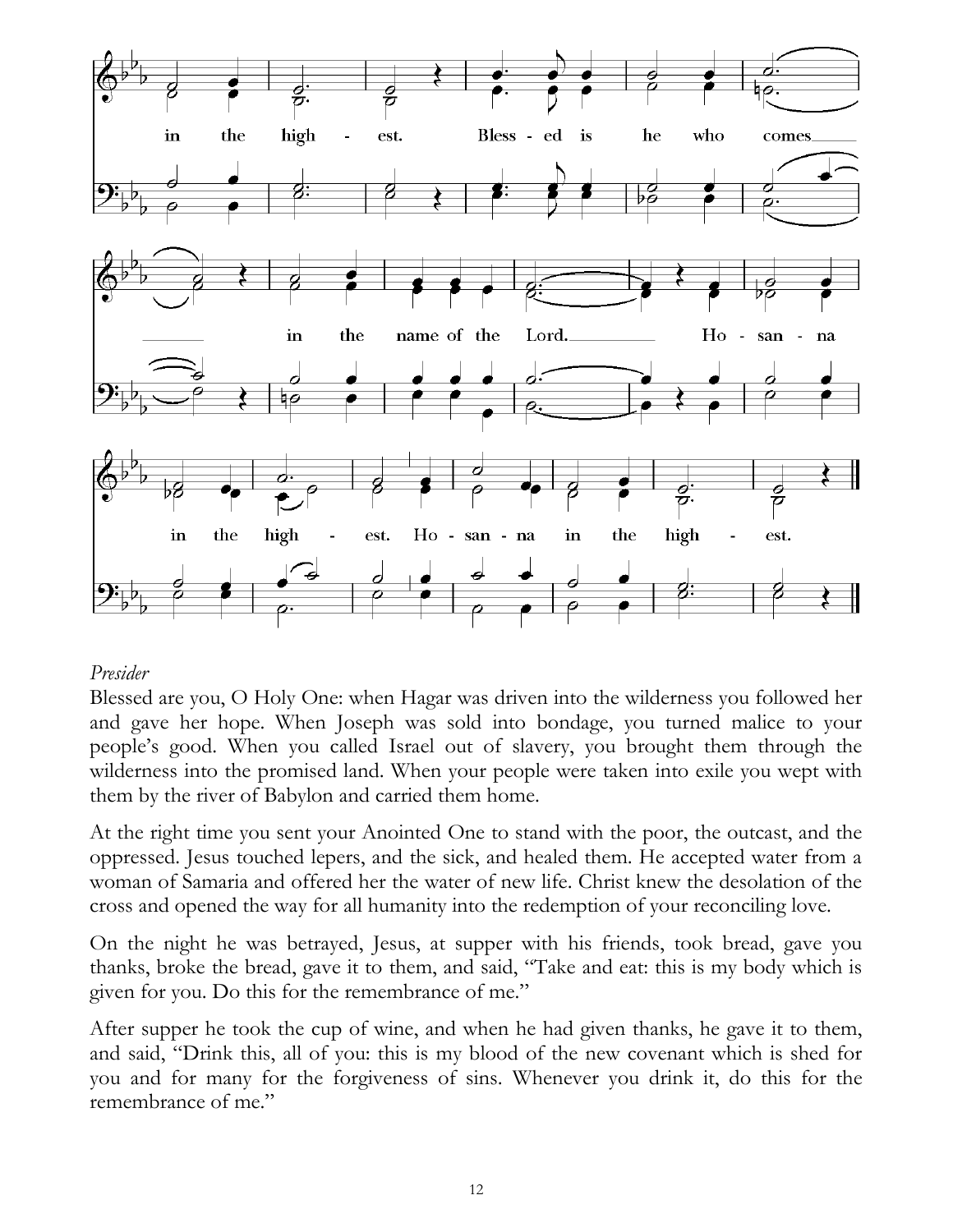Loving and Holy One, recalling Christ's death and resurrection, we offer you these gifts, longing for the bread of tomorrow and the wine of the age to come. Therefore we proclaim our hope.

*Presider and People* **Dying you destroyed our death, rising you restored our life. Lord Jesus, come in glory.**

# *Presider*

Pour out your Spirit on these gifts that through them you may sustain us in our hunger for your peace. We hold before you all whose lives are marked by suffering, our fellow children of God. When we are broken and cast aside, embrace us in your love.

Through Christ, with Christ, and in Christ, in the unity of the Holy Spirit, all honour and glory are yours, O Source of all life, now and for ever. **AMEN.**

# **THE LORD'S PRAYER**

As our Savior Christ has taught us, we now pray:

*You are invited to say the Lord's Prayer in the language of your choice.*

| Our Father in heaven,          | as we forgive those             |  |
|--------------------------------|---------------------------------|--|
| hallowed be your Name,         | who sin against us.             |  |
| your kingdom come,             | Save us from the time of trial, |  |
| your will be done,             | and deliver us from evil.       |  |
| on earth as in heaven.         | For the kingdom, the power,     |  |
| Give us today our daily bread. | and the glory are yours,        |  |
| Forgive us our sins,           | now and for ever. Amen.         |  |
|                                |                                 |  |

# **THE BREAKING OF THE BREAD**

*The Presider breaks the consecrated bread. A period of silence is kept.*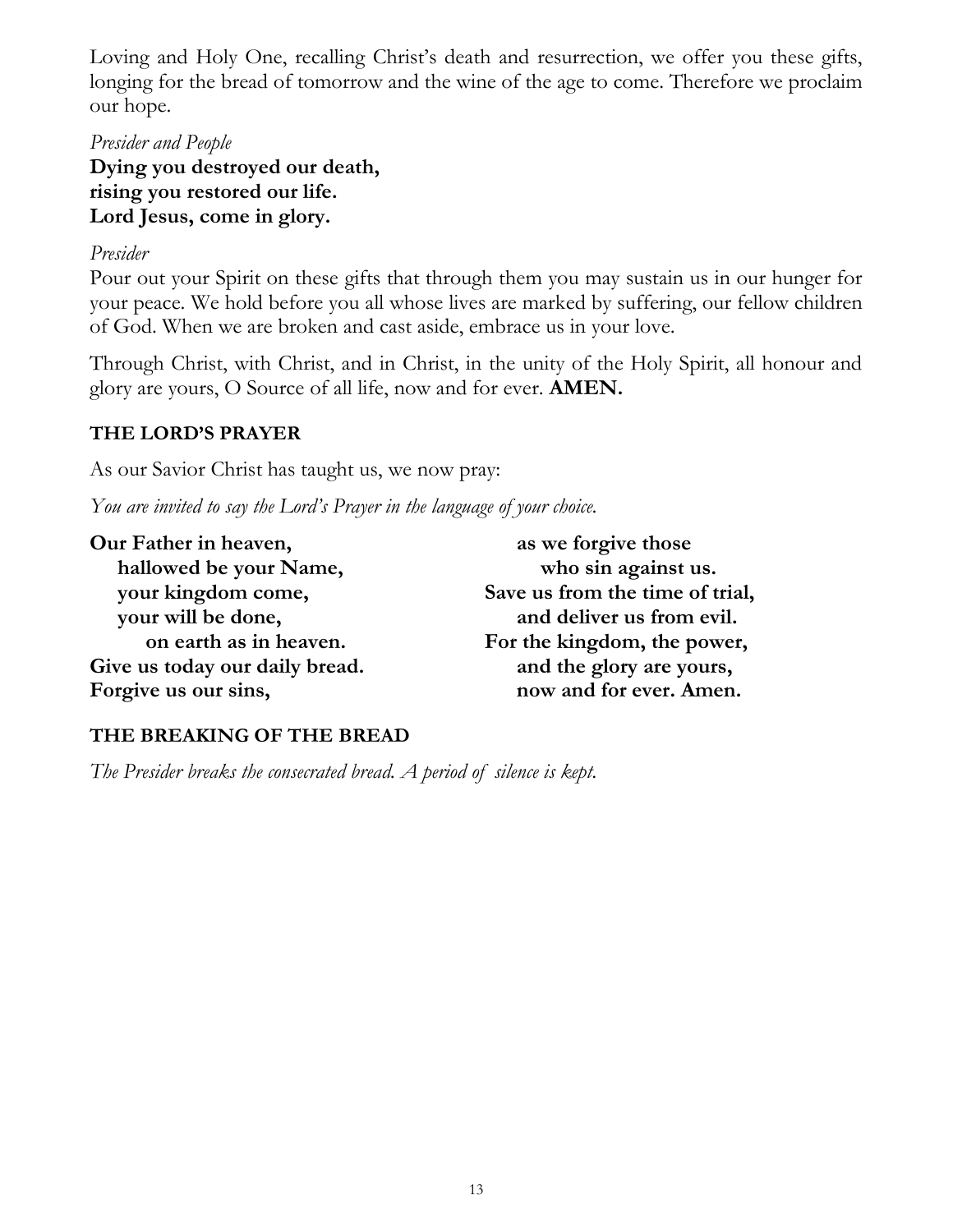

Presider: The Gifts of God for the People of God.

*You may be seated.* **All are invited to receive Holy Communion at God's table in this church.** *Baptism is not required; church membership is not required.* **Special pandemic precautions are in place for Holy Communion.** *The People come forward roughly from closest to farthest, while maintaining social distancing. You will be offered bread only. Approach the priest with your hands extended, and the priest will place a wafer in them. Do not consume the wafer immediately. Instead, return to your seat and then raise your mask to consume the wafer.* 

## **COMMUNION ANTHEM** Laudate Dominum

| Laudate Dominum omnes gentes                       | Praise the Lord, all you nations;                  |  |
|----------------------------------------------------|----------------------------------------------------|--|
| laudate eum omnes populi                           | laud him, all you peoples.                         |  |
| quoniam confirmata est super nos misericordia ejus | For his loving-kindness toward us is great,        |  |
| et veritas Domini manet in aeternum.               | and the faithfulness of the Lord endures for ever. |  |
| Gloria Patri et Filio                              | Glory to the Father, and to the Son,               |  |
| et Spiritui Sancto                                 | and to the Holy Spirit,                            |  |
| sicut erat in principio et nunc et semper          | as it was in the beginning, is now,                |  |
| et in saecula saeculorum. Amen.                    | and will be for ever. Amen.                        |  |
|                                                    |                                                    |  |

Words: Psalm 117 Music: Wolfgang Amadeus Mozart (1756–1791), *Vesperae solennes de Confessore*, KV 339

*After all have received communion, all stand.*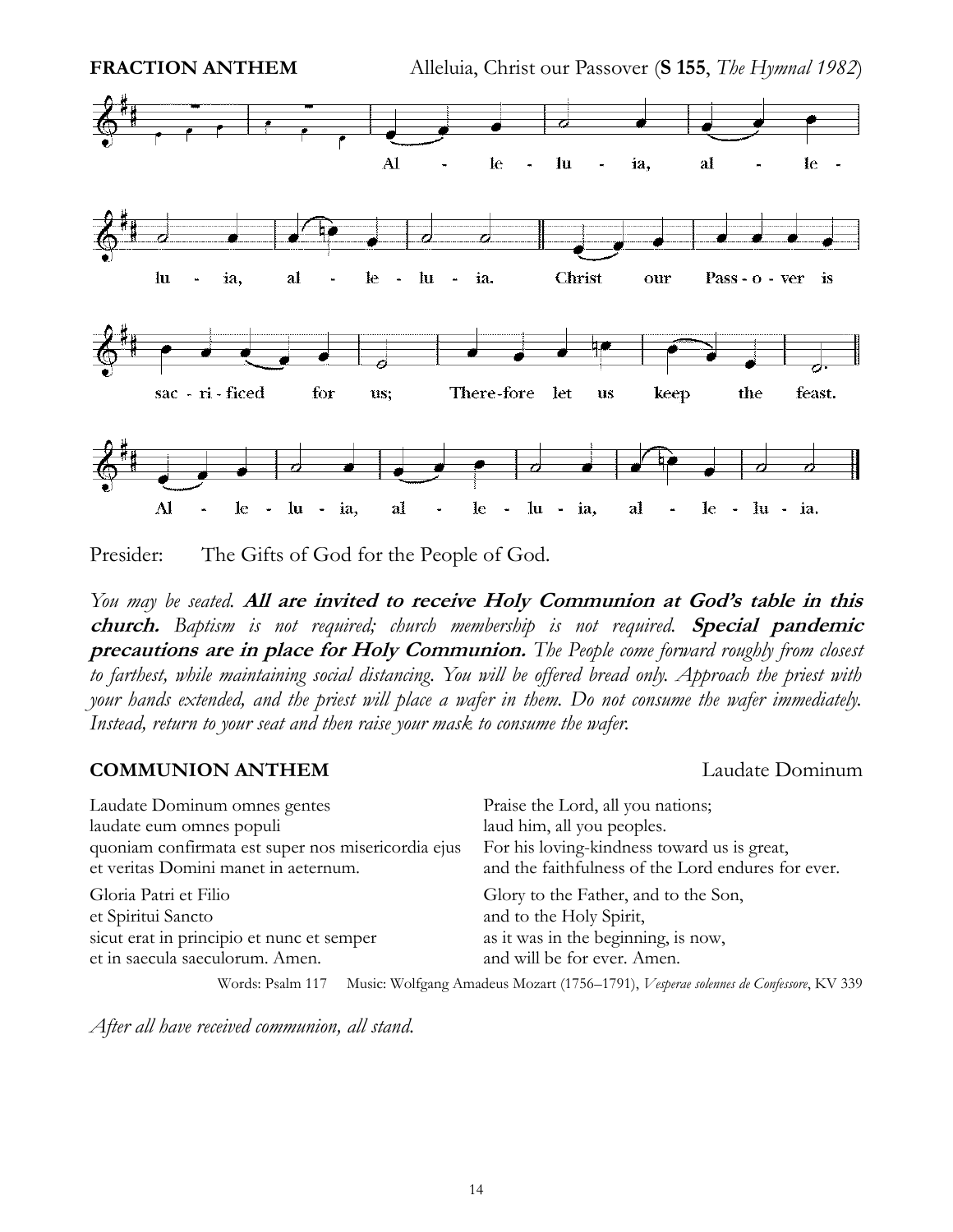# **THE POSTCOMMUNION PRAYER**

Presider: All your works praise you, O Lord.

# *Presider and People*

**And your faithful servants bless you. Gracious God, we thank you for feeding us with the body and blood of your Son Jesus Christ. May we, who share his body, live his risen life; we, who drink his cup, bring life to others; we, whom the Spirit lights, give light to the world. Keep us firm in the hope you have set before us, so that we and all your children shall be free, and the whole earth live to praise your name; through Christ our Lord. Amen.**

# **BLESSING FOR TRINITY SUNDAY**

*Presider and People* The Lord bless you and keep you. **Amen.**

The Lord make his face to shine upon you, and be gracious to you. **Amen.**

The Lord lift up his countenance upon you, and give you peace. **Amen.**

The Lord God Almighty, Father, Son, and Holy Spirit, the holy and undivided Trinity, guard you, save you, and bring you to that heavenly City, where he lives and reigns for ever and ever. **Amen.**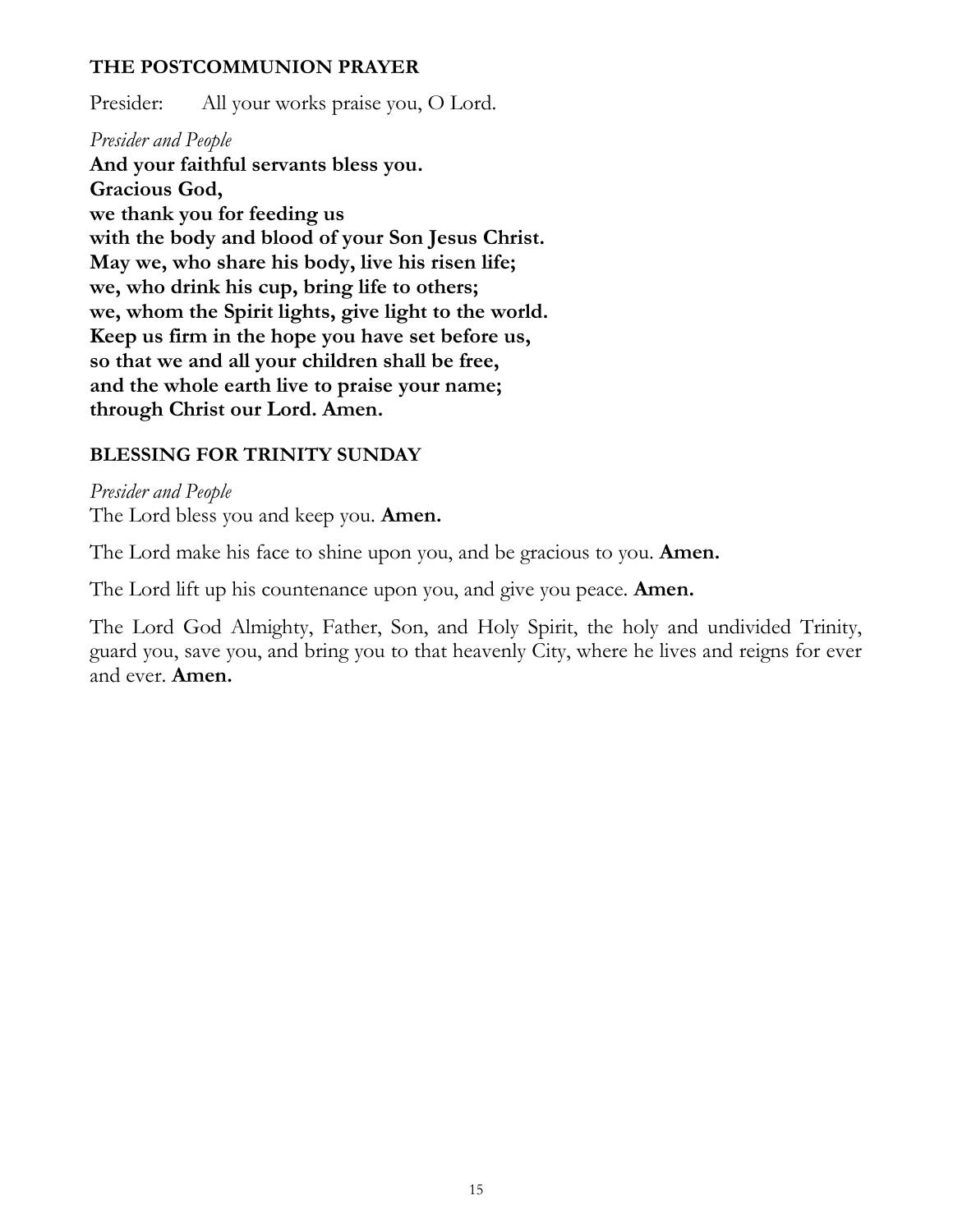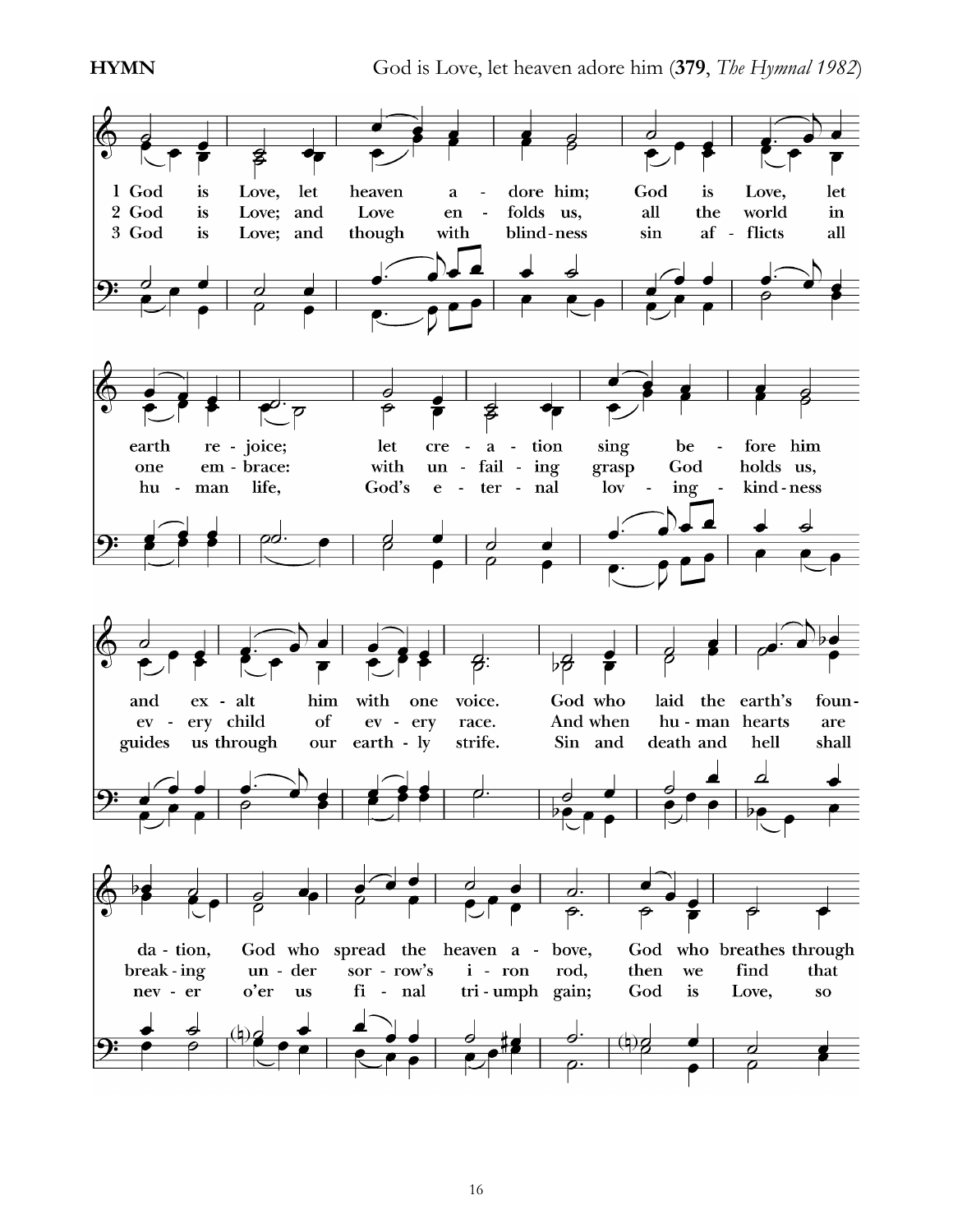

## **DISMISSAL**

Presider: *[The Presider dismisses the People.]* **People: Thanks be to God.**

*You may be seated for the voluntary or exit the church.*

**VOLUNTARY** Ave Colenda Trinitas Gerald Near, *Saint Augustine's Organbook*

> *Unless otherwise indicated, all printed music and anthem texts are used by permission. Reprinted using ritesong, Church Publishing Incorporated License #90148. All rights reserved.*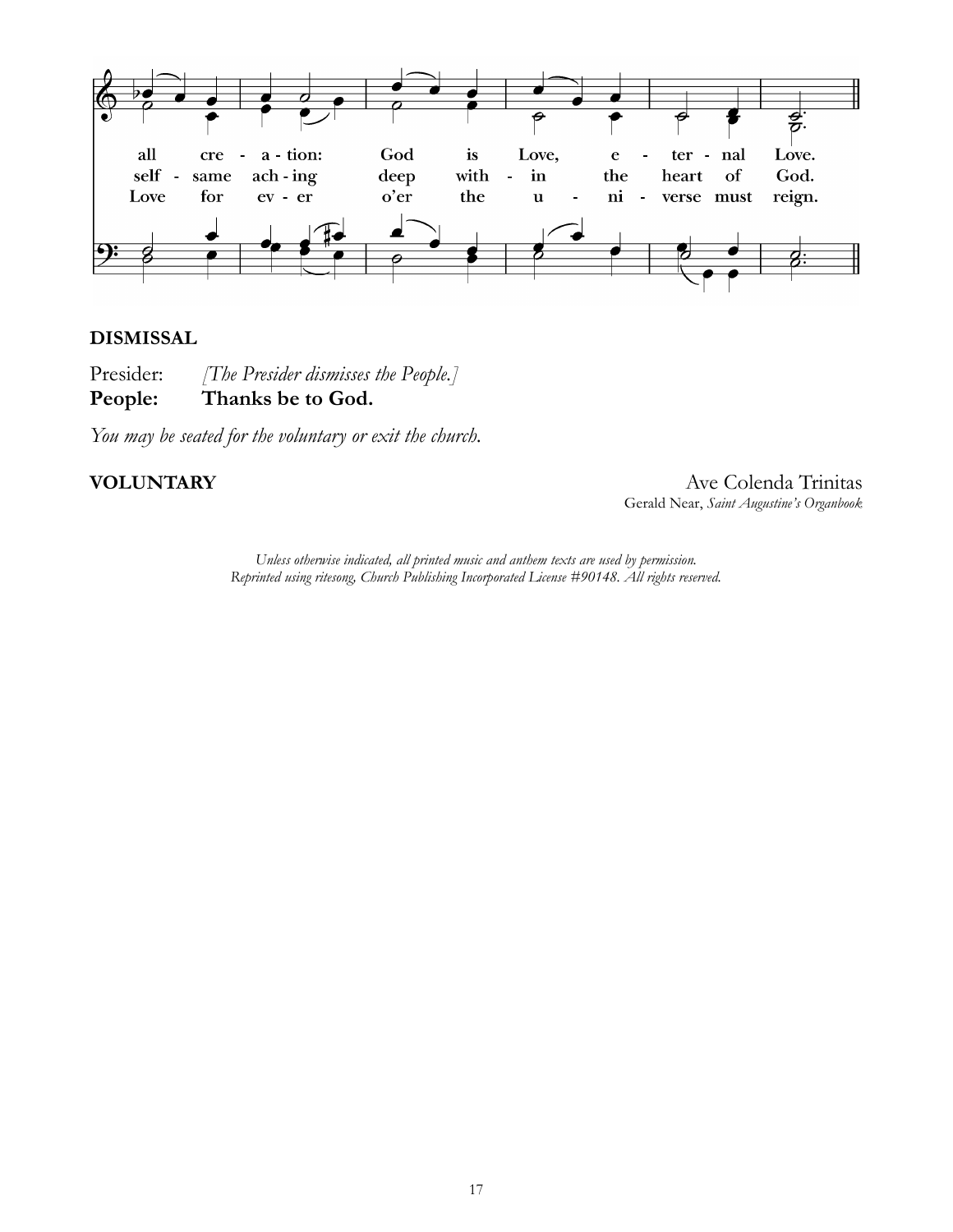

## **Announcements**

### **Stay in touch! Subscribe to the Weekly Parish Enews and "like" St. Thomas's on Facebook.**

To keep up with the latest parish events and information, please see the most recent edition of the Weekly Parish Enews. From the Home page of the Parish website [\(www.stthomasnewhaven.org\)](http://www.stthomasnewhaven.org/), you can go to the Enews archive or subscribe to have future editions delivered to your email inbox.

Today is **Trinity Sunday** and we are celebrating LGBTQ+ Pride. It's the last choir Sunday of the program year. Thank you to our choir and especially our section leaders!

**Keri is back on sabbatical**. Keri is taking the last month of her sabbatical and will return on July 13. There will be lay-led Morning Prayer on the Sundays she is away. For more information, see the April 17 Enews Special.

**Coffee Hour.** You are invited to consider hosting coffee hour at St. Thomas's following Sunday worship. You may either prepare coffee (and tea, cocoa, etc.) in the church kitchen or bring it from a local retailer. Treats optional! To sign up for one or more weeks: [https://www.signupgenius.com/go/10C094CABA92CA0F49-coffee.](https://nam12.safelinks.protection.outlook.com/?url=https%3A%2F%2Fwww.signupgenius.com%2Fgo%2F10C094CABA92CA0F49-coffee&data=04%7C01%7Cjennifer.herdt%40yale.edu%7C6382f1cd26f34d72783e08da02105fb6%7Cdd8cbebb21394df8b4114e3e87abeb5c%7C0%7C0%7C637824566592953682%7CUnknown%7CTWFpbGZsb3d8eyJWIjoiMC4wLjAwMDAiLCJQIjoiV2luMzIiLCJBTiI6Ik1haWwiLCJXVCI6Mn0%3D%7C3000&sdata=lfhrIOxFIh%2FI5Si1ELDUOvGChJnYI1YcMFsN1jA6cok%3D&reserved=0) Contact Jennifer Herdt at iherdt44@gmail.com with any questions. Thank you for contributing to our time of fellowship.

Saturday, June 18, 10 a.m., Christ Church Cathedral. For several years now, St. Thomas's has been sponsoring Meg Stapleton Smith as she discerned a call to ordained priesthood. On June 18 Meg will be ordained a transitional deacon, and she will serve in that capacity until she is ordained a priest in about six months. Look out for more information about where Meg will be serving. Also…

**Congratulations, Meg!**On June 2, Meg Stapleton Smith successfully defended her dissertation, earning a PhD in Theological and Social Ethics from Fordham University. The title of her dissertation is "Queer Virtue Ethics: Mary Daly's Challenge to Catholic Sexual Ethics."

**Coffee Hour - New Link for Summer Sundays.** You are invited to consider hosting coffee hour at St. Thomas's following Sunday worship. You may host it outside behind the church or inside in the Lounge. You may prepare coffee, tea, cocoa, lemonade, iced tea, etc. in the church kitchen or bring it from a local retailer. Treats optional! Visit this link to sign up through Labor Day weekend: [https://www.signupgenius.com/go/70A0F4AACAD2CABFE3-coffee.](https://www.signupgenius.com/go/70A0F4AACAD2CABFE3-coffee) Please contact Julie Kelly at [j.kelly@stthomasnewhaven.org](mailto:j.kelly@stthomasnewhaven.org) with any questions. Thank you for contributing to our time of fellowship.

**Bible Study, Thursdays, 7:30 p.m.** There is one more week, and then we're on hiatus for the summer. We're currently using the Women in the Bible course from Yale Divinity School. Details in the Enews.

**St. Thomas's 2022-2023 Program Year.** The Vestry is working with Keri and Noah to plan our 2022-2023 program year, a year in which we will celebrate the 175th anniversary of St. Thomas's Episcopal Church parish. We call on all of you to join us in envisioning what we can do in all of the areas of parish life. Please contact a vestry member with your ideas. More details in the Enews.